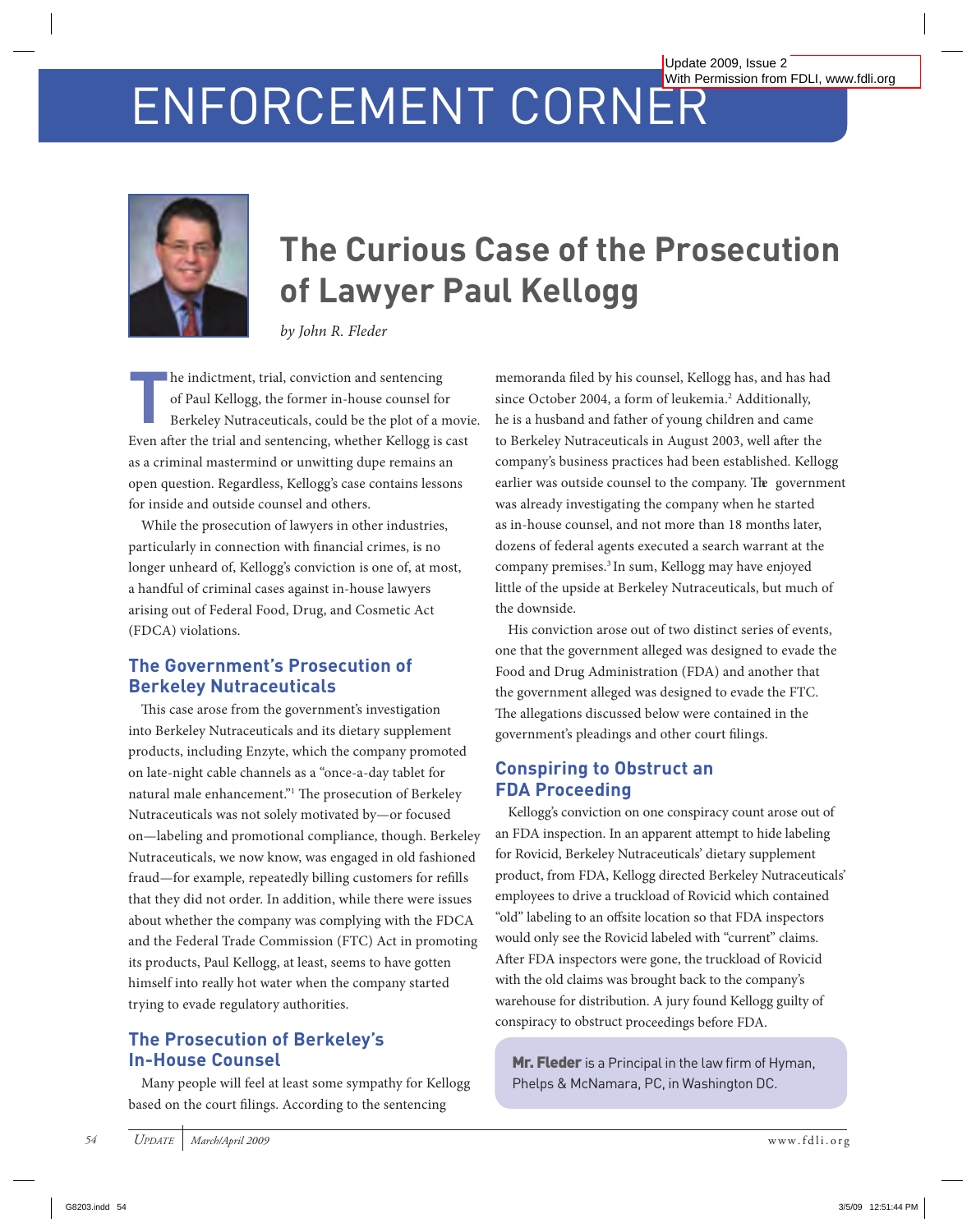#### **Conspiring to Obstruct an FTC Proceeding**

If Kellogg's conviction for conspiracy to obstruct the FDA seems like the work of a criminal mastermind, then Kellogg's conspiracy conviction relating to the FTC may largely appear that of the unwitting dupe. In fact, the federal district court judge that sentenced Kellogg stated in open court that "[t]he evidence in this case suggested that Paul Kellogg followed the instructions of others and was convicted as a result."4 The court made this statement concerning two trusts that, according to the government, were created to hide or shield money from the FTC. Although Kellogg apparently had some knowledge of the purpose of the trusts, he did not create the trusts, nor, it would seem, benefit from them. He was simply the trustee. In fact, according to his counsel's sentencing memorandum, "at the time of the actual funding of the trusts in October 2004, [he] had been diagnosed with leukemia and was hospitalized while undergoing chemotherapy treatment."<sup>5</sup> Nevertheless, Kellogg was charged with, and convicted of, conspiracy counts in connection with these trusts. If the fact pattern did not give the government pause, it seemed to bother the court. To be clear, the court did not seem to be critical of the decision to prosecute Kellogg. Instead, the court stated it was "concerned why the government did not indict others for their involvement in the money laundering activity."6 The court was apparently referring to Berkeley's outside counsel who drafted and created the trusts. Taken together with the court's statement that Kellogg just "followed the instructions of others," the implicit question from the court is why those who gave the instructions, i.e., created the trust, were not also prosecuted. As is often the case in connection with criminal or civil proceedings, the complete story and a full answer may never be known.

### **Lessons from Paul Kellogg's Case**

What lessons can we learn from Paul Kellogg's case? First, it is important to note that neither of the two events that were the basis for Kellogg's convictions appeared to involve only providing legal advice. In connection with the FDA inspection, Kellogg was not convicted of giving advice about whether it was lawful to move the product offsite. Instead, according to the government, he gave an instruction to do so. As in-house counsel, the line between advising on legal matters and participating in business decisions can get blurred. In this case, it seems

**If Kellogg's conviction for conspiracy to obstruct the FDA seems like the work of a criminal mastermind, then Kellogg's conspiracy conviction relating to the FTC may largely appear that of the unwitting dupe.**

clear that Kellogg crossed that line. Moreover, if the purpose of the offsite move was made with the "intent to defraud or mislead" the FDA, it could have resulted in an FDCA felony. Nevertheless, the proper role of an in-house counsel would seem to be to provide legal advice about a potential course of action and take appropriate steps to try to make certain that his employees do not violate the law.

In the other instance giving rise to his conviction, Kellogg was much less active, but similarly, was not primarily performing a legal counsel function. Indeed, in his sentencing memorandum Kellogg's counsel argued that "[h]is qualifications as a lawyer did not enable him to serve as a trustee."7 In other words, anyone could have done it. It is not clear from the record whether Kellogg knew that the trusts were created for the purpose of shielding money from the FTC. In any event, the lesson for other in-house lawyers would seem to be that it may not be enough to hire outside counsel to advise the company. In-house counsel may not be shielded if outside counsel pursues a path that is deemed illegal. But of course, the question is why cannot the company and its in-house counsel rely on legal advice rendered by outside counsel? The answer may be unclear. Where that advice suggests a clearly unlawful path, no one may be protected. Seeking and relying in good faith on advice renderedby competent outside counsel should be enough to protect both the company and its in-house counsel from criminal prosecution.

Second, Kellogg's convictions arose from an attempt to seemingly cover up an FDA violation, and an attempt to evade an FTC investigation. Kellogg's conviction was not